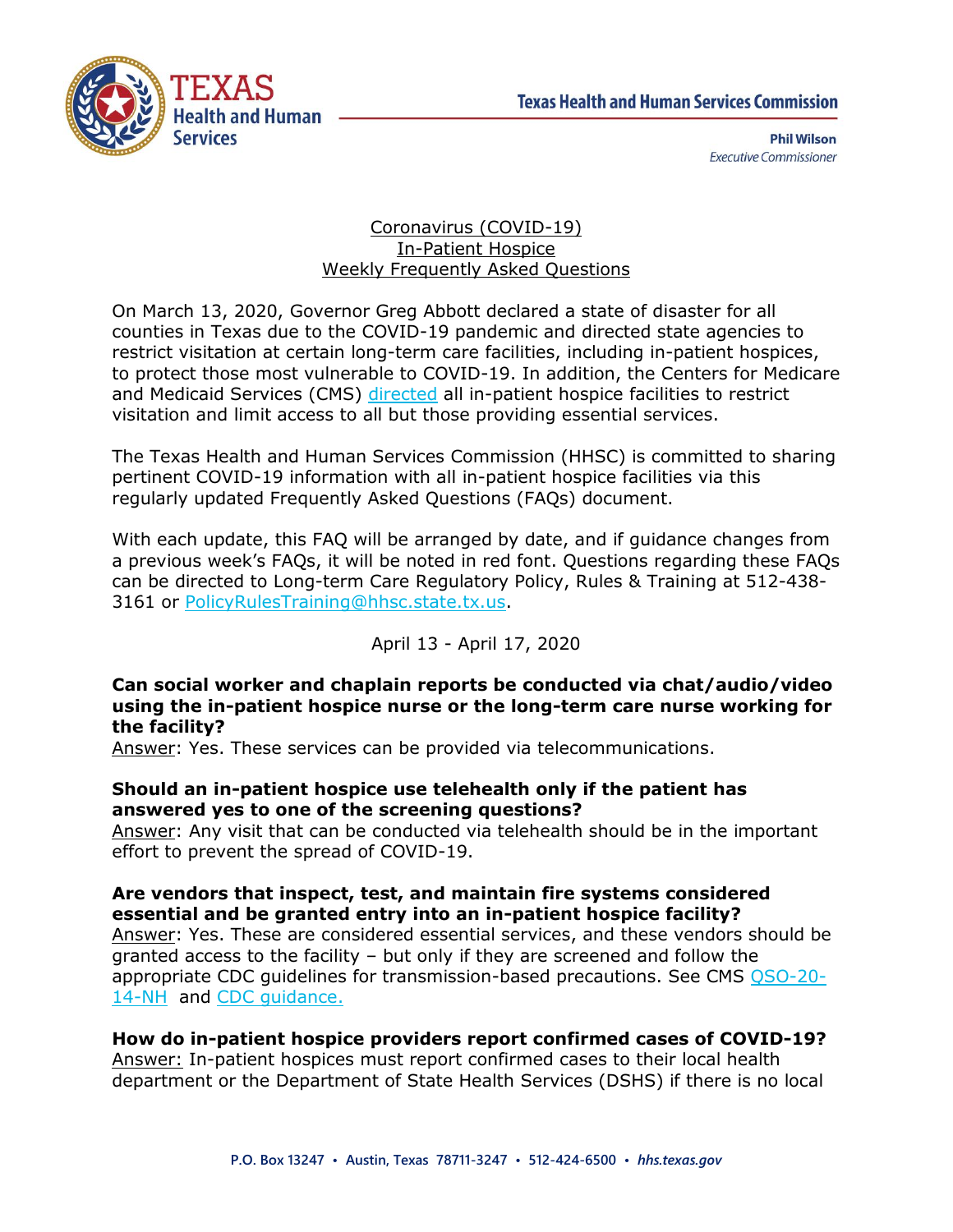# Page 2

health department. Home and community support services agencies, including inpatient hospices, are exempt from critical incident reporting of cases of confirmed COVID-19 to HHSC.

# **When should masks be worn in an in-patient hospice facility?**

Answer: Anyone with a confirmed or possible case of COVID-19 should wear a facemask if in the same room with another person. Healthcare personnel or other caregivers should wear an N95 respirator mask (or facemasks, if respirators are not available) when caring for patients with COVID-19.

### **What should I do if my supply of facemasks is running low?**

Answer: Restrict the use of facemasks to caregivers and to symptomatic persons. (If necessary, restrict to healthcare personnel and other caregivers only). See additional CDC guidelines: [Strategies for Optimizing the Use of Facemasks.](https://www.cdc.gov/coronavirus/2019-ncov/hcp/ppe-strategy/index.html)

#### **How do in-patient hospice facilities get personal protective equipment (PPE)?**

Answer: Providers must have personal protective equipment available. You should try to get PPE through your normal supply chain or through other resources available to you first. Some resources are sister facilities, local partners or stakeholders, the Public Health Region, Healthcare Coalition, or [Regional Advisory](https://dshs.texas.gov/emstraumasystems/etrarac.shtm)  [Councils.](https://dshs.texas.gov/emstraumasystems/etrarac.shtm)

If you can't get PPE from vendor(s) and have exhausted all other options, reference the [State of Texas Assistance Request \(STAR\) User Guide](https://olympus.soc.texas.gov/files/docs/StarGuides/2020_STAR_SOC_Quick_Reference_Guide.pdf) for instructions on submitting a request for supplies. Please note that this is not a guarantee of receiving PPE, as supplied might be insufficient to meet demand.

Providers who are having difficulty getting PPE also should follow national guidelines for optimizing their current supply or identify the next best option to care for people receiving services from the provider while protecting staff. If providers are unable to get PPE for reasons outside their control, they should document their attempts to obtain PPE and provide to HHSC surveyors if requested.

Other helpful resources include:

- Public Health Region <https://www.dshs.state.tx.us/regions/default.shtm>
- Local Public Health Organizations <https://www.dshs.state.tx.us/regions/lhds.shtm>
- Texas Division of Emergency Management: <https://tdem.texas.gov/>